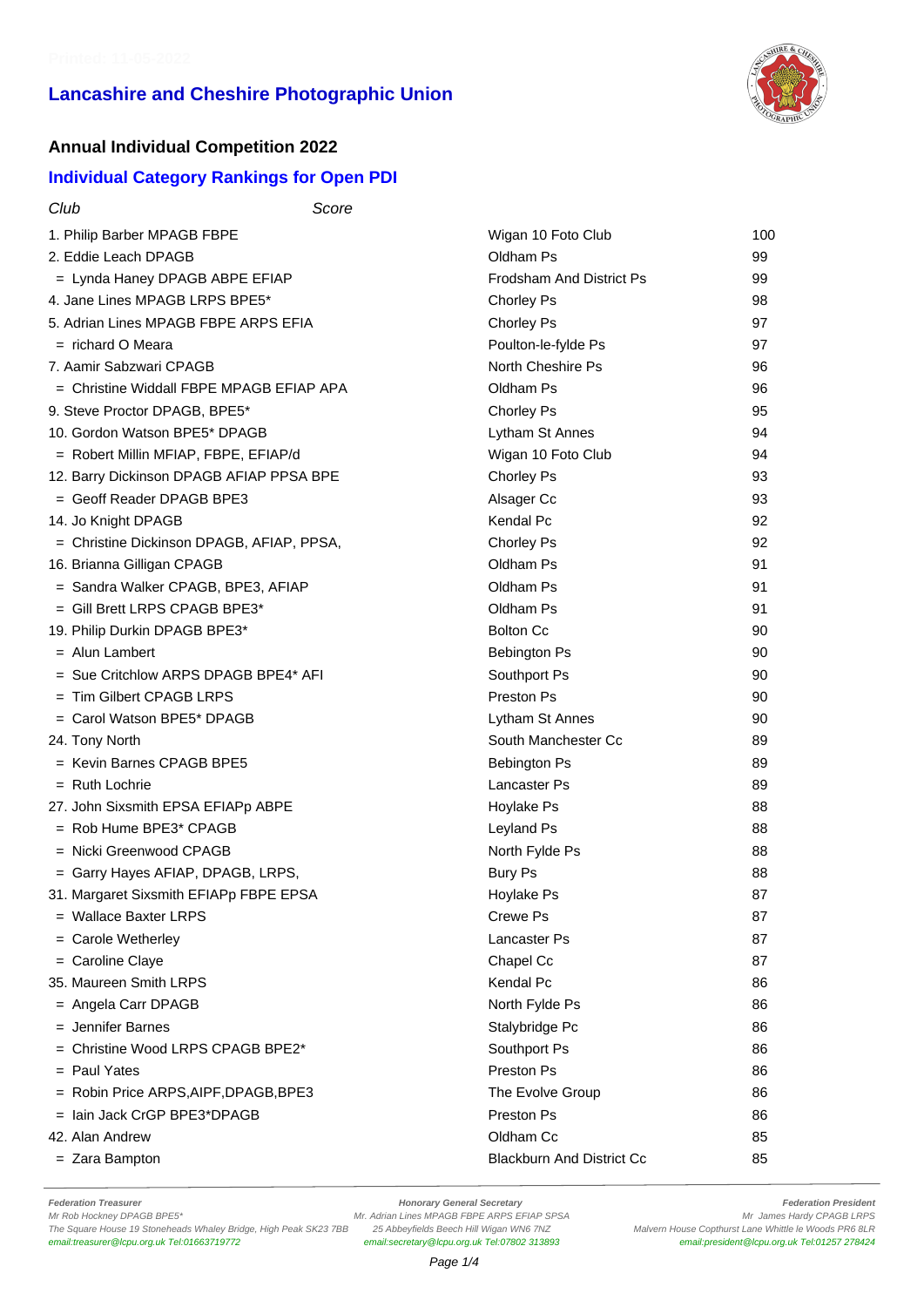

|                | = Janet Taylor                      | Morecambe Cc                     | 85 |
|----------------|-------------------------------------|----------------------------------|----|
|                | = Keith Richardson DPAGB BPE3       | The Evolve Group                 | 85 |
|                | = Gary Waidson DPAGB                | Oldham Ps                        | 85 |
|                | = Phil Walker                       | Holmes Chapel Ps                 | 85 |
|                | = Trevor Hosking                    | <b>Knutsford Ps</b>              | 85 |
|                | = Janice Wilding                    | <b>Chester Ps</b>                | 85 |
| 50. Kath Firth |                                     | The Evolve Group                 | 84 |
|                | $=$ Keith Mulliner                  | Crewe Ps                         | 84 |
|                | = Phil Hodson EFIAP DPAGB BPE1*     | Poulton-le-fylde Ps              | 84 |
|                | = David Salter                      | Western (i-o-m) Ps               | 84 |
|                | = Jim Cunningham CPAGB              | <b>Blackburn And District Cc</b> | 84 |
|                | = Gerry Gentry                      | Stalybridge Pc                   | 84 |
|                | 56. Angela Kershaw                  | Preston Ps                       | 83 |
|                | = Karen Shivas BPE2* CPAGB          | Oldham Ps                        | 83 |
|                | = Beverly Hayes AFIAP, LRPS, DPAGB, | <b>Bury Ps</b>                   | 83 |
|                | 59. Russell Millner LRPS            | Kendal Pc                        | 82 |
|                | $=$ Chris Round                     | Lytham St Annes                  | 82 |
|                | = John Sykes                        | Wigan Ps                         | 82 |
|                | = Andrea Wilson CPAGB, BPE1         | Oldham Ps                        | 82 |
|                | = Ellen Bell BPE2                   | Morecambe Cc                     | 82 |
|                | 64. Peter Robinson                  | Crewe Ps                         | 81 |
| $=$ Sue Shaw   |                                     | Atherton And District Aps        | 81 |
|                | = Barbara Clayton CPAGB             | North Fylde Ps                   | 81 |
|                | 67. Barry Barnes                    | Stalybridge Pc                   | 80 |
|                | $=$ Chris Dawson                    | <b>Burnley Cc</b>                | 80 |
|                | = Chris Boyes                       | Sale Ps                          | 80 |
|                | = Stanley Pearson                   | Garstang Cc                      | 80 |
|                | = Andy Carpenter BPE1*              | Sale Ps                          | 80 |
|                | = Diana Magor APSA EFIAPb MPSA CP   | Hoylake Ps                       | 80 |
|                | = Ray Hill CPAGB                    | Mid Cheshire Cc                  | 80 |
| $=$ Paul West  |                                     | Poulton-le-fylde Ps              | 80 |
|                | 75. John Nightingale                | South Manchester Cc              | 79 |
|                | = David Higton                      | <b>Wilmslow Guild Ps</b>         | 79 |
|                | = Ruth Nicholls DPAGB EFIAP BPE3    | Western (i-o-m) Ps               | 79 |
| $=$ Ian Knight |                                     | Western (i-o-m) Ps               | 79 |
|                | = Ian Greenhalgh                    | Oldham Cc                        | 79 |
| $=$ Kim Rigg   |                                     | Kendal Pc                        | 79 |
|                | 81. Andrew Watkin                   | Preston Ps                       | 78 |
|                | = Peter Darby                       | Lytham St Annes                  | 78 |
|                | $=$ Michael Hilton                  | <b>Wilmslow Guild Ps</b>         | 78 |
| $=$ Lucy Allen |                                     | <b>Preston Ps</b>                | 78 |
|                | = Brad Cheek                        | Lancaster Ps                     | 78 |
|                | $=$ Geoff Batchelor LRPS            | Lytham St Annes                  | 78 |
|                | = Peter Parnell DPAGB BPE1          | Lytham St Annes                  | 78 |
|                | 88. Bill Preston ARPS DPAGB BPE5    | <b>Ellesmere Port Ps</b>         | 77 |
|                | = Wendy Williams CPAGB              | Nantwich Cc                      | 77 |
|                | = Stuart Cahill                     | Lytham St Annes                  | 77 |

Federation Treasurer **Federation President**<br>Mr Rob Hockney DPAGB BPE5\* **Honorary General Secretary Honorary General Secretary Manus Adminition President**<br>Mr Rob Hockney DPAGB BPE5\* **Mr Adminition Adminition Adminition** The Square House 19 Stoneheads Whaley Bridge, High Peak SK23 7BB 25 Abbeyfields Beech Hill Wigan WN6 7NZ Malvern House Copthurst Lane Whittle le Woods PR6 8LR<br>email:treasurer@Icpu.org.uk Tel:01663719772 email:secretary@Icp email:secretary@lcpu.org.uk Tel:07802 313893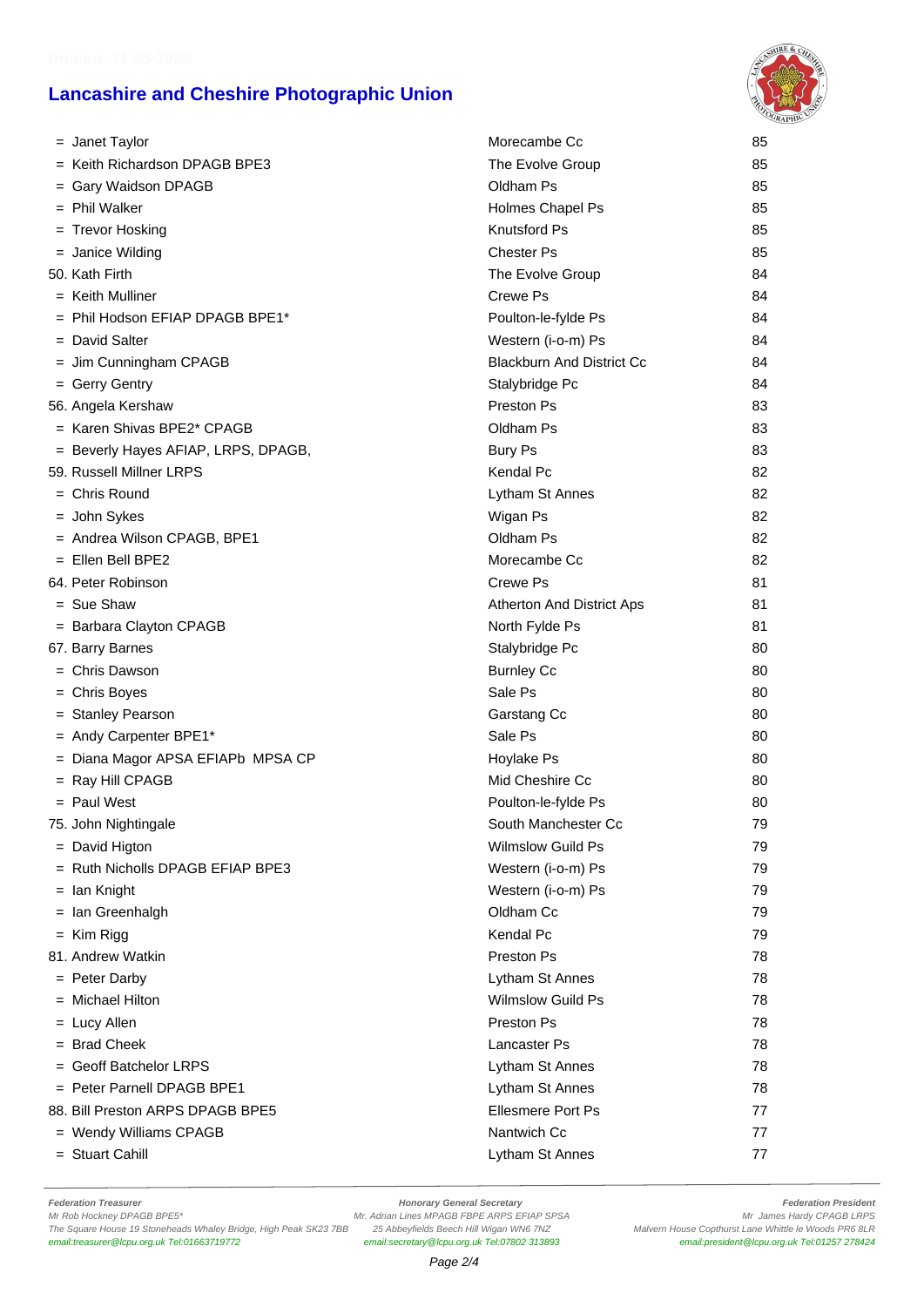

| = Philip Hardman                        | The Evolve Group         | 77 |
|-----------------------------------------|--------------------------|----|
| = Janet Whitlow                         | North Fylde Ps           | 77 |
| = Dorothy Flint ARPS BPE4 AFIAP         | Western (i-o-m) Ps       | 77 |
| $=$ Karen Morris                        | North Fylde Ps           | 77 |
| 95. Patricia Keegan                     | Chester Ps               | 76 |
| $=$ Eddie Killick                       | Lytham St Annes          | 76 |
| $=$ Cyd Hindle                          | <b>Ellesmere Port Ps</b> | 76 |
| 98. Anne-Marie Imeson                   | Nelson Cc                | 75 |
| = Daryl Giles CPAGB                     | Lytham St Annes          | 75 |
| = Derek King                            | North Fylde Ps           | 75 |
| $=$ Gail Kelsall                        | Oldham Cc                | 75 |
| = Paul Calvert                          | Lancaster Ps             | 75 |
| $=$ Dave Biggs                          | Lytham St Annes          | 75 |
| = Sheila Giles DPAGB AV-AFIAP           | Lytham St Annes          | 75 |
| $=$ Michael Orr                         | Garstang Cc              | 75 |
| 106. Sue Lee                            | The Evolve Group         | 74 |
| = Lewis Thompson                        | Garstang Cc              | 74 |
| = Martin Round                          | Lytham St Annes          | 74 |
| $=$ Mike Wheeller                       | Stalybridge Pc           | 74 |
| = Sue Champion CPAGB, BPE2*             | <b>Chester Ps</b>        | 74 |
| $=$ Steve Wetherley                     | Lancaster Ps             | 74 |
| $=$ Ove Alexander CPAGB                 | Stockport Ps             | 74 |
| = Simon Sweetman                        | <b>Burnley Cc</b>        | 74 |
| $=$ Jenny Young                         | <b>Bury Ps</b>           | 74 |
| 115. Graham Dean AFIAP CPAGB BPE2       | Morecambe Cc             | 73 |
| $=$ Ian Nixon                           | <b>Chester Ps</b>        | 73 |
| $=$ Lorraine Pinder                     | Hoylake Ps               | 73 |
| $=$ Peter Kay                           | Lancaster Ps             | 73 |
| 119. Paul Bates                         | Sale Ps                  | 70 |
| 120. Mike Heaton CPAGB, AFIAP           | Rochdale Ps              | 68 |
| 121. Wendy Dutton                       | Stockport Ps             | 67 |
| 122. Stephen Root                       | <b>Burnley Cc</b>        | 66 |
| $=$ Jean Lynch                          | Stockport Ps             | 66 |
| 124. Anthony Hull                       | Lytham St Annes          | 64 |
| 125. Tony Hughes                        | Nelson Cc                | 63 |
| $=$ Kath Hill CPAGB                     | Mid Cheshire Cc          | 63 |
| 127. Brian Clark                        | Lytham St Annes          | 62 |
| 128. Ann Townley                        | <b>Ellesmere Port Ps</b> | 59 |
| 129. Ian McGill                         | Preston Ps               | 58 |
| = Steve Hyams                           | <b>Burnley Cc</b>        | 58 |
| 131. Ann Dallaway                       | <b>Kendal Pc</b>         | 57 |
| 132. Robert Turley                      | Preston Ps               | 52 |
| 133. Tim Thomas                         | Wigan Ps                 | 47 |
| 134. Christine Johnson LRPS DPAGB BPE5* | <b>Warrington Ps</b>     | 45 |
| $=$ David Butler MFIAP MPSA ARPS BPE    | Chorley Ps               | 45 |
| 136. Peter Knight LRPS CPAGB BPE3*      | Poulton-le-fylde Ps      | 43 |
| 137. Tim Gartside                       | Poulton-le-fylde Ps      | 41 |

Federation Treasurer **Federation President**<br>Mr Rob Hockney DPAGB BPE5\* **Honorary General Secretary Honorary General Secretary Manus Adminition President**<br>Mr Rob Hockney DPAGB BPE5\* **Mr Adminition Adminition Adminition** The Square House 19 Stoneheads Whaley Bridge, High Peak SK23 7BB 25 Abbeyfields Beech Hill Wigan WN6 7NZ Malvern House Copthurst Lane Whittle le Woods PR6 8LR<br>email:treasurer@Icpu.org.uk Tel:01663719772 email:secretary@Icp

email:secretary@lcpu.org.uk Tel:07802 313893

Mr. Adrian Lines MPAGB FBPE ARPS EFIAP SPSA Mr. Adrian Lines Hardy CPAGB LRPS<br>25 Abbeyfields Beech Hill Wigan WN6 7NZ Malvern House Copthurst Lane Whittle le Woods PR6 8LR